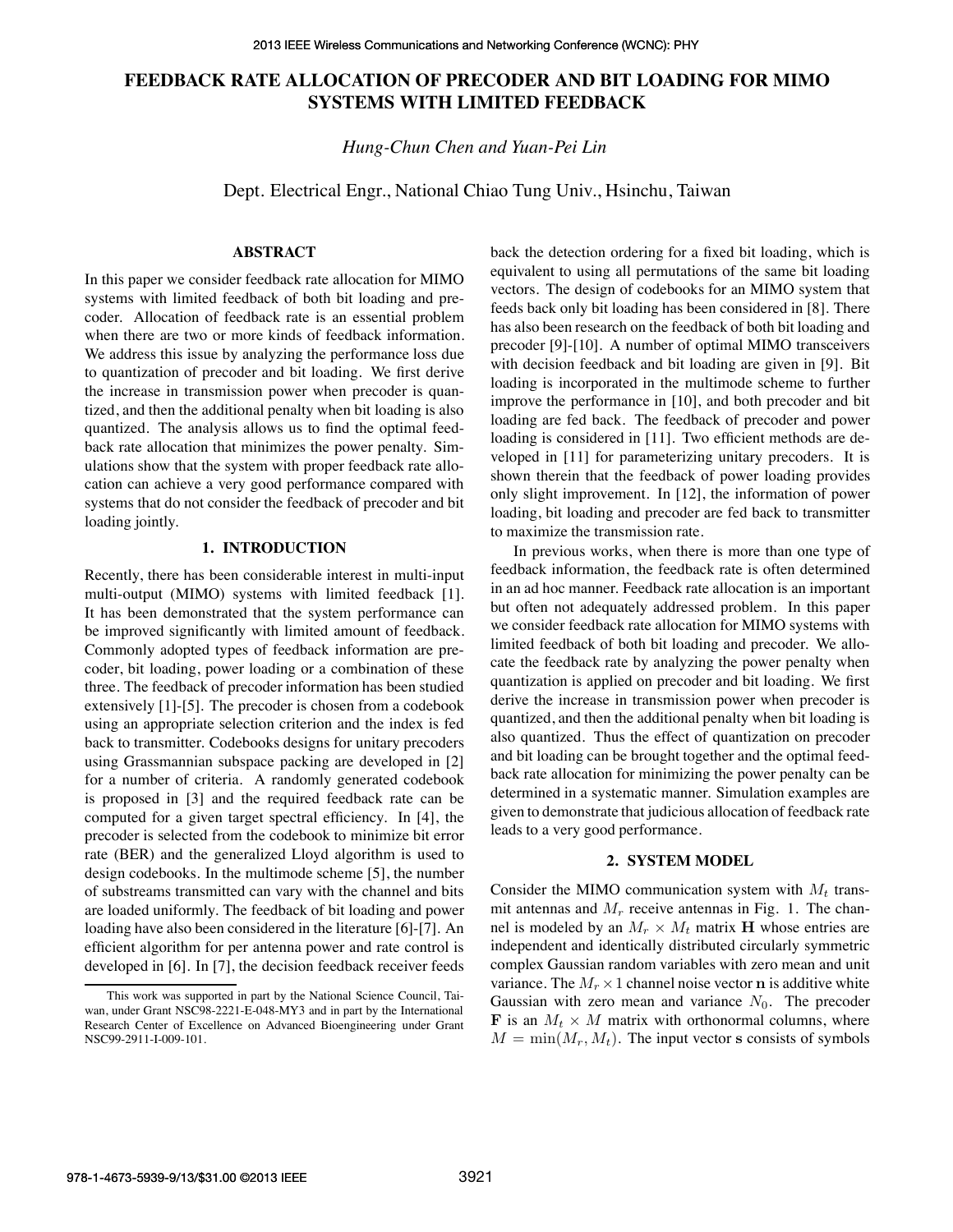$s_0, s_1, \ldots, s_{M-1}$  that are uncorrelated, and zero mean. Let the number of bits loaded on  $s_k$  be  $b_k$ , then the number of bits transmitted per channel use is  $R_b = \sum_{k=0}^{M-1} b_k$ . The total transmission power  $E[\mathbf{x}^{\dagger} \mathbf{x}]$  is  $P_t$ , where x is the transmitter output vector as indicated in Fig. 1. The channel output r is



**Fig. 1**. The MIMO communication system.

given by  $\mathbf{r} = \mathbf{H} \mathbf{F} \mathbf{s} + \mathbf{n}$ . The error vector at the output of the  $M \times M_r$  receive matrix G is  $e = \hat{s} - s = Gr - s$ , where G is zero-forcing, given by  $G = (F^{\dagger}H^{\dagger}HF)^{-1}F^{\dagger}H^{\dagger}$  [15]. The autocorrelation matrix of the error vector  $\mathbf{R}_e = E[\mathbf{e} \mathbf{e}^\dagger]$ is [15]

$$
\mathbf{R}_e = N_0 (\mathbf{F}^\dagger \mathbf{H}^\dagger \mathbf{H} \mathbf{F})^{-1}.
$$
 (1)

Let the eigen decomposition of  $H^{\dagger}H$  be  $V \begin{bmatrix} \Lambda & 0 \\ 0 & 0 \end{bmatrix} V^{\dagger}$ , where the  $M \times M$  diagonal matrix  $\Lambda$  contains the eigenvalues of  $\mathbf{H}^{\dagger}$ H in nonincreasing order, i.e.,  $\lambda_0 \geq \lambda_1 \geq \ldots \geq \lambda_{M-1}$ , and V is an  $M_t \times M_t$  unitary matrix. For a number of design criteria, e.g. minimization of transmission power  $[2][9][11][14]$ , the optimal unitary precoder has been found to be  $\mathbf{F} = \mathbf{V}_M$ , where  $\mathbf{V}_M$  is the  $M_t \times M$  matrix obtained by keeping the first  $M$  columns of  $V$ . With the above precoder, the  $k$ th error variance is given by

$$
\sigma_{e_k}^2 = [\mathbf{R}_e]_{kk} = N_0 \lambda_k^{-1}.
$$
 (2)

As  $\{\lambda_k\}$  is in nonincreasing order,  $\{\sigma_{e_k}^2\}$  is in nondecreasing order. Thus the optimal bit loading  ${b_k}$  that minimizes the transmission power is in nonincreasing order [9].

In this paper, we consider the limited feedback of precoder and bit loading. At the receiver, the bit loading vector  $\mathbf{b} = \begin{bmatrix} b_0 & b_1 & \dots & b_{M-1} \end{bmatrix}$  and precoder matrix **F** are chosen from their respective codebooks and the indexes are sent back to the transmitter. Suppose  $B_b$  and  $B_f$  bits are used to represent  $\bf{b}$  and  $\bf{F}$ , respectively, the total feedback rate is  $B = B<sub>b</sub> + B<sub>f</sub>$ . In the next section, we derive feedback rate allocation between bit loading and precoder.

#### **3. ALLOCATION OF FEEDBACK RATE**

In this section, we allocate the feedback rate between precoder and bit loading. We consider the increase in transmission power due to the quantization of precoder and bit loading with a high feedback rate assumption. First we analyze the power penalty when only the precoder is quantized. Then we derive the additional penalty when bit loading is also quantized. The results arw used to determine feedback rate allocation between precoder and bit loading.

#### **3.1. Performance loss due to precoder quantization**

When the precoder is a quantized version of  $V_M$ ,  $F = \hat{V}_M$ , the error autocorrelation matrix in (1) is

$$
\widehat{\mathbf{R}}_e = N_0 (\mathbf{V}_M^{\dagger} \widehat{\mathbf{V}}_M)^{-1} \mathbf{\Lambda}^{-1} (\widehat{\mathbf{V}}_M^{\dagger} \mathbf{V}_M)^{-1},
$$

where we have assumed that H has full rank. Let  $v_k$  and  $\hat{\mathbf{v}}_k$  be respectively the kth column of  $\mathbf{V}_M$  and  $\mathbf{V}_M$ . Express  $\mathbf{V}_M^{\dagger} \hat{\mathbf{V}}_M$  as  $\mathbf{V}_M^{\dagger} \hat{\mathbf{V}}_M = \mathbf{D}(\mathbf{I}_M + \mathbf{E})$ , where  $\mathbf{D}$  is a diagonal matrix with  $[\mathbf{D}]_{kk} = \mathbf{v}_k^{\dagger} \hat{\mathbf{v}}_k, k = 0, 1, \ldots, M - 1, \mathbf{I}_M$  is the  $M \times M$  identity matrix, and the matrix **E** is given by  $[\mathbf{E}]_{kj} = \mathbf{v}_k^{\dagger} \hat{\mathbf{v}}_j / \mathbf{v}_k^{\dagger} \hat{\mathbf{v}}_k$  when  $k \neq j$  and  $[\mathbf{E}]_{kk} = 0$ . When  $B_f$  is large and quantization error is small,  $\mathbf{v}_k^{\dagger} \hat{\mathbf{v}}_k \approx 1$  and  $\mathbf{v}_k^{\dagger} \hat{\mathbf{v}}_j \approx 0$ , and thus  $[\mathbf{E}]_{kj} \approx 0$ . It is known that [17] we can write  $(I_M + E)^{-1}$  as a power series in E, i.e.,  $(I_M + E)^{-1} = \sum_{n=0}^{\infty} (-1)^{j} E^{j}$  when  $||E||_F < 1$ , where  $||E||_F$  denotes the  $\sum_{j=0}^{\infty}(-1)^j\mathbf{E}^j$  when  $\|\mathbf{E}\|_F < 1$ , where  $\|\mathbf{E}\|_F$  denotes the Frobenius norm of E. As the elements of E are small, we have the approximation  $(I_M + E)^{-1} \approx I_M - E$ . It follows that  $(\mathbf{V}_M^{\dagger} \hat{\mathbf{V}}_M)^{-1} = (\mathbf{I}_M + \mathbf{E})^{-1} \mathbf{D}^{-1} \approx (\mathbf{I}_M - \mathbf{E}) \mathbf{D}^{-1}.$ Thus, we have

$$
\widehat{\mathbf{R}}_e \approx N_0 (\mathbf{I}_M - \mathbf{E}) \mathbf{D}^{-1} \mathbf{\Lambda}^{-1} \mathbf{D}^{-\dagger} (\mathbf{I}_M - \mathbf{E}^{\dagger}).
$$
 (3)

Notice that  $D^{-1}\Lambda^{-1}D^{-\dagger}$  is a diagonal matrix, and the diagonal elements of **E** are equal to zero, so  $[\mathbf{ED}^{-1}\mathbf{\Lambda}^{-1}\mathbf{D}^{-\dagger}]_{kk} =$  $[\mathbf{D}^{-1}\mathbf{\Lambda}^{-1}\mathbf{D}^{-\dagger}\mathbf{E}^{\dagger}]_{kk} = 0$ . Therefore the kth subchannel error variance  $\hat{\sigma}_{e_k}^2 = [\widehat{\mathbf{R}}_e]_{kk}$  in (3) can be written as

$$
\hat{\sigma}_{e_k}^2 \approx N_0 \bigg( |[\mathbf{D}]_{kk}|^{-2} \lambda_k^{-1} + ||\mathbf{1}_k^\dagger \mathbf{E} \mathbf{D}^{-1} \mathbf{\Lambda}^{-1/2}||^2 \bigg), \quad (4)
$$

where  $\mathbf{1}_k$  is the kth standard vector with  $|\mathbf{1}_k|_k = 1$  and  $[1_k]_j = 0$  when  $j \neq k$  and  $\|\mathbf{x}\|$  denotes the 2-norm of a vector x. The *j*th element of  $1_k^{\dagger} \mathbf{ED}^{-1} \mathbf{\Lambda}^{-1/2}$  is equal to zero when  $j = k$ , and equal to  $\lambda_j^{-1/2} \mathbf{v}_k^{\dagger} \hat{\mathbf{v}}_j / (\mathbf{v}_k^{\dagger} \hat{\mathbf{v}}_k \mathbf{v}_j^{\dagger} \hat{\mathbf{v}}_j)$  when  $j \neq k$ , so  $\|\mathbf{1}_k^{\dagger} \mathbf{E} \mathbf{D}^{-1} \mathbf{\Lambda}^{-1/2} \|^2$  can be expressed as

$$
\|\mathbf{1}_k^{\dagger} \mathbf{E} \mathbf{D}^{-1} \mathbf{\Lambda}^{-1/2} \|^2 = \sum_{j=0, j \neq k}^{M-1} \left| \frac{\mathbf{v}_k^{\dagger} \hat{\mathbf{v}}_j}{\mathbf{v}_k^{\dagger} \hat{\mathbf{v}}_k} \right|^2 \frac{\lambda_j^{-1}}{|\mathbf{v}_j^{\dagger} \hat{\mathbf{v}}_j|^2}.
$$
 (5)

Substituting  $(5)$  to  $(4)$ , we have

$$
\hat{\sigma}_{e_k}^2 \approx N_0 \lambda_k^{-1} |\mathbf{v}_k^\dagger \hat{\mathbf{v}}_k|^{-2} \bigg( 1 + \sum_{j=0,j\neq k}^{M-1} |\mathbf{v}_k^\dagger \hat{\mathbf{v}}_j|^2 \frac{\lambda_j^{-1} \lambda_k}{|\mathbf{v}_j^\dagger \hat{\mathbf{v}}_j|^2} \bigg). \tag{6}
$$

As  $|\mathbf{v}_k^{\dagger} \hat{\mathbf{v}}_j| \approx 0$ , we have the approximation

$$
\hat{\sigma}_{e_k}^2 \approx N_0 \lambda_k^{-1} |\mathbf{v}_k^\dagger \hat{\mathbf{v}}_k|^{-2}.
$$
 (7)

To measure the increase in transmission power, note that the total transmission power for a given symbol error rate (SER) can be expressed as [9]

$$
P_t = \Gamma \sum_{k=0}^{M-1} (2^{b_k} - 1) \sigma_{e_k}^2,
$$
 (8)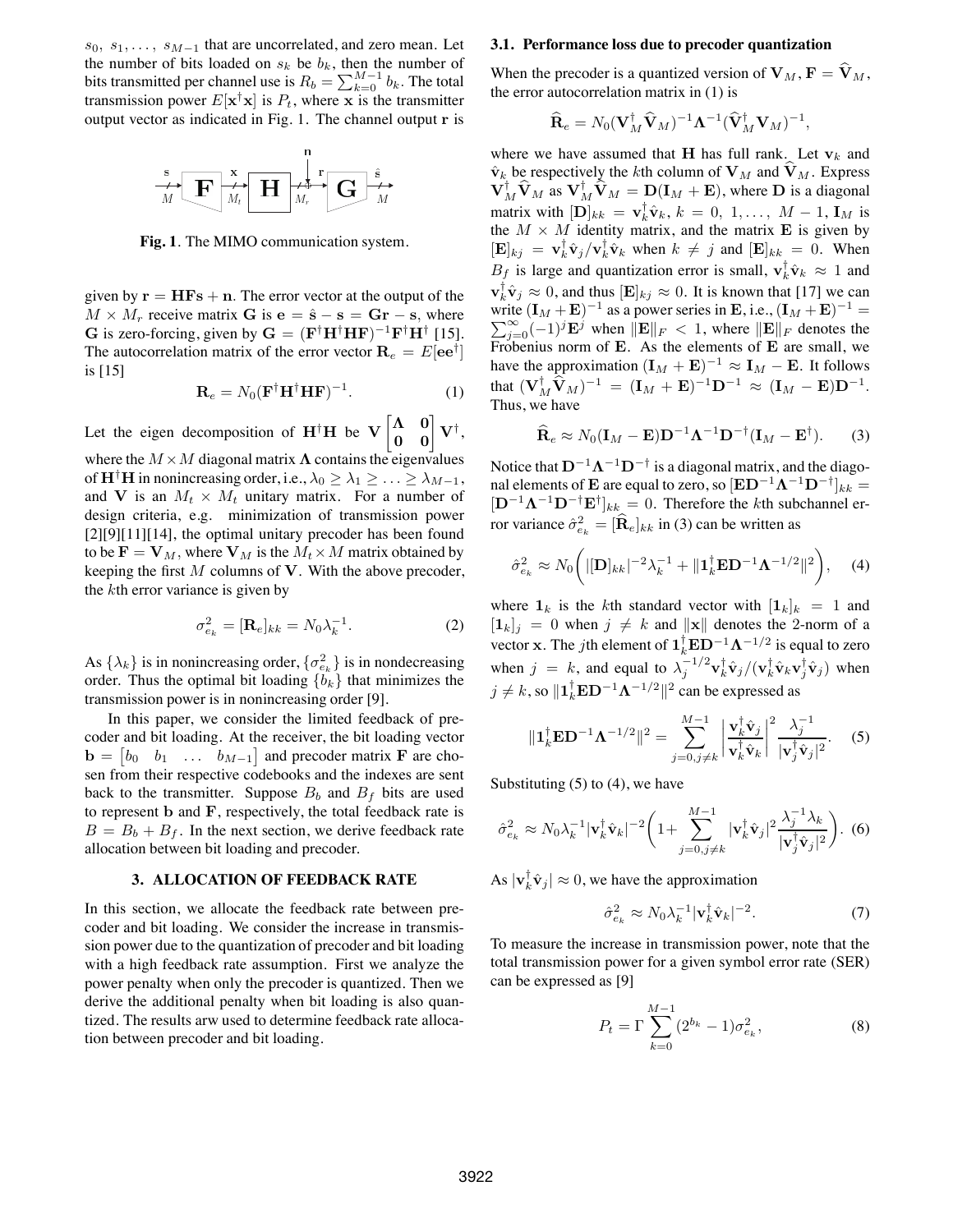where  $\Gamma = \frac{1}{3} Q^{-1} (\frac{SER}{4})^2$  and  $Q(y) = \frac{1}{\sqrt{2}}$  $\frac{1}{2\pi} \int_{y}^{\infty} e^{-t^2/2} dt$ ,  $y \ge 0$ . When the transmission rate is large,  $2^{b_k} - 1 \approx 2^{b_k}$ , the total transmission power can be approximated as  $P_t \approx$  $\Gamma \sum_{k=0}^{M-1} 2^{b_k} \sigma_{e_k}^2$ . In this case, it is shown in [9] that the optimal bit loading  $\{b_k^*\}$  that minimizes the transmission power is given by

$$
2^{b_k^*} = P_t^* / (M \Gamma \sigma_{e_k}^2), \tag{9}
$$

where  $P_t^* = M\Gamma 2^{R_b/M} \prod_{j=0}^{M-1} \sigma_{e_j}^{2/M}$  is the minimized transmission power. When the precoder is not quantized,  $\mathbf{F} =$  $\mathbf{V}_M$  and  $\sigma_{e_k}^2 = N_0 \lambda_k^{-1}$  is as given in (2),  $b_k^*$  in (9) satisfies  $2^{b^*_{k}} = \lambda_k P_t^* / (N_0 M \Gamma)$ . When the precoder is quantized, the required transmission power becomes  $\widehat{P}_t \approx \Gamma \sum_{k=0}^{M-1} 2^{b^*_k} \hat{\sigma}_{e_k}^2$ . Using (7), we have

$$
\widehat{P}_t \approx \Gamma \sum_{k=0}^{M-1} 2^{b_k^*} N_0 \lambda_k^{-1} |\mathbf{v}_k^{\dagger} \hat{\mathbf{v}}_k|^{-2} = \frac{P_t^*}{M} \sum_{k=0}^{M-1} |\mathbf{v}_k^{\dagger} \hat{\mathbf{v}}_k|^{-2}.
$$

Therefore the transmission power is increased by a factor of  $\hat{P}_t/P_t^* \approx \frac{1}{M} \sum_{k=0}^{M-1} |\mathbf{v}_k^{\dagger} \hat{\mathbf{v}}_k|^{-2}$ . We define the power penalty due to precoder quantization as

$$
D_f = 10 \log_{10} E \left[ \frac{1}{M} \sum_{k=0}^{M-1} |\mathbf{v}_k^{\dagger} \hat{\mathbf{v}}_k|^{-2} \right].
$$
 (10)

When the entries of the channel H are independent Gaussian with zero mean and unit variance, it is known that each  $v_k$ is uniformly distributed over the  $M_t$ -dimensional space  $\{u \in$  $\mathbb{C}^{M_t}: ||\mathbf{u}|| = 1$ , where  $\mathbb{C}^{M_t}$  is the set of all complex vectors with  $M_t$  elements [18].

**Lemma 1.** When  $\mathbf{v}_k$  *is quantized to*  $\hat{\mathbf{v}}_k$  *using*  $B_{v_k}$  *bits,*  $D_f$  *is given by*

$$
D_f \approx 10 \log_{10} \left( \frac{1}{M} \sum_{k=0}^{M-1} \left( 2^{B_{v_k}} (M_t - 1) \right) \right)
$$

$$
\left[ \sum_{j=2}^{M_t - 1} \left( \frac{2^{\frac{-(M_t - j)}{M_t - 1}} B_{v_k}}{j - M_t} \right) - \ln \left( 1 - 2^{\frac{-B_{v_k}}{M_t - 1}} \right) \right] \right).
$$
(11)

*Proof.* When  $B_{v_k}$  bits is used to quantize  $v_k$  to  $\hat{v}_k$ , the probability density function of  $|\mathbf{v}_k^{\dagger} \hat{\mathbf{v}}_k|^2$  can be approximated as [13]  $f_{|\mathbf{v}_k^{\dagger} \hat{\mathbf{v}}_k|^2}(x) \approx 2^{B_{v_k}} (M_t - 1)(1 - x)^{M_t - 2} 1_{[1 - \epsilon_k, 1)}(x),$ where  $0 < x < 1$ ,  $\epsilon_k = 2^{-B_{v_k}/(M_t-1)}$  and  $1_{\mathcal{I}}(x)$  is the indicator function, which is equal to 1 if x in the interval  $\mathcal I$  and zero otherwise. Using the above pdf approximation, it can be verified that  $E[|\mathbf{v}_k^{\dagger} \hat{\mathbf{v}}_k|^{-2}] \approx 2^{B_{v_k}} (M_t - 1) \int_{1-\epsilon_k}^{1} x^{-1} (1 (x)^{M_t-2}dx$ . Letting  $y = 1 - x$  and applying long division, we get  $E[|\mathbf{v}_k^{\dagger} \hat{\mathbf{v}}_k|^{-2}] \approx 2^{B_{v_k}} (M_t-1) \int_{\epsilon_k}^0 (y^{M_t-3} + y^{M_t-4} + \ldots +$  $y + 1$ ) +  $\frac{1}{y-1}dy$ . Evaluating the integrals, we get (11).  $\Box$ 

#### **3.2. Performance loss due to bit loading quantization**

For a given quantized precoder, we can compute the subchannel error variances  $\hat{\sigma}_{e_k}^2$ , the optimal bit loading  $\tilde{b}_k^*$  corresponding to  $\hat{\sigma}_{e_k}^2$ , and the minimum transmission power  $P_t^*$ . Suppose now we quantize  $\tilde{b}_k^*$  to  $\hat{b}_k$ , the required transmission power using the quantized bit loading  $\widehat{P}_t \approx \Gamma \sum_{k=0}^{M-1} 2^{\hat{b}_k} \hat{\sigma}_{e_k}^2$ can be rewritten as

$$
\widehat{P}_t \approx \Gamma \sum_{k=0}^{M-1} 2^{\tilde{b}_k^*} \widehat{\sigma}_{e_k}^2 2^{(\hat{b}_k - \tilde{b}_k^*)} = \frac{\widetilde{P}_t^*}{M} \sum_{k=0}^{M-1} 2^{(\hat{b}_k - \tilde{b}_k^*)},
$$

where we have used  $2^{\tilde{b}_k^*} = \tilde{P}_t^*/(M\Gamma \hat{\sigma}_{e_k}^2)$ . Hence, the transmission power is increased by a factor of  $P_t/P_t^* =$  $\frac{1}{M}\sum_{k=0}^{M-1} 2^{(\hat{b}_k-\tilde{b}_k^*)}$ . We define the power penalty due to the quantization of bit loading as

$$
D_b = 10 \log_{10} E \left[ \frac{1}{M} \sum_{k=0}^{M-1} 2^{(\hat{b}_k - \tilde{b}_k^*)} \right].
$$

When the precoder is not quantized, the optimal bit loading  ${b<sub>k</sub>}$  is in nonincreasing order [9]. When  $B<sub>f</sub>$  is large and the quantization error of the precoder is small, we can assume that the optimal bit loading  $\{ \tilde{b}_k^* \}$  is also in nonincreasing order. In this case,  $\tilde{b}_k^*$  are bounded as given in the following lemma.

**Lemma 2.** When a bit loading  $\{b_k\}$  satisfies  $\sum_{k=0}^{M-1} b_k = R_b$ *and*  $b_0 \geq b_1 \geq \ldots \geq b_{M-1} \geq 0$ ,  $b_k$  *is bounded by*  $b_{k,min} \leq$  $b_k \leq b_{k,max}$ , where

$$
b_{k,max} = R_b/(k+1), k = 0, ..., M-1,
$$
  

$$
b_{0,min} = R_b/M, b_{k,min} = 0, k = 1, ..., M-1.
$$
 (12)

*Proof.* When  ${b_k}$  is in nonincreasing order,  $b_{0,max} = R_b$ and  $b_{k,min} = 0$  for  $1 \leq k \leq M-1$ . The minimum value of  $b_0$  occurs when  $R_b$  is uniformly distributed among  $b_0, \ldots, b_{M-1}$ , so  $b_{0,min} = \frac{R_b}{M}$ . Similarly,  $b_k$  is at its maximum value when  $b_{k+1} = ... = b_{M-1} = 0$ . Thus,<br>  $b_{k max} = \frac{R_b}{k+1}$ .  $b_{k,max} = \frac{R_b}{k+1}.$ 

Suppose  $B_{b,k}$  bits are used for scalar quantization of  $\tilde{b}_k^*$ . With a moderate number of quantization bits  $B_{b,k}$ , it is reasonable to assume that the quantization error  $\delta_k = \hat{b}_k - \tilde{b}_k^*$ has a uniform distribution over  $(-\Delta_k/2, \Delta_k/2]$ , where  $\Delta_k =$  $(b_{k,max} - b_{k,min})2^{-B_{b,k}}$  is the quantization step size [16]. In this case,  $D_b$  can be given in a closed form.

**Lemma 3.** When the quantization error  $\delta_k = \hat{b}_k - \tilde{b}_k^*$  is uni*formly distributed over*  $(-\Delta_k/2, \Delta_k/2]$ *,*  $D_b$  *is given by* 

$$
D_b = 10 \log_{10} \left( \frac{1}{M \ln 2} \sum_{k=0}^{M-1} \frac{1}{\Delta_k} \left[ 2^{\Delta_k/2} - 2^{-\Delta_k/2} \right] \right).
$$
\n(13)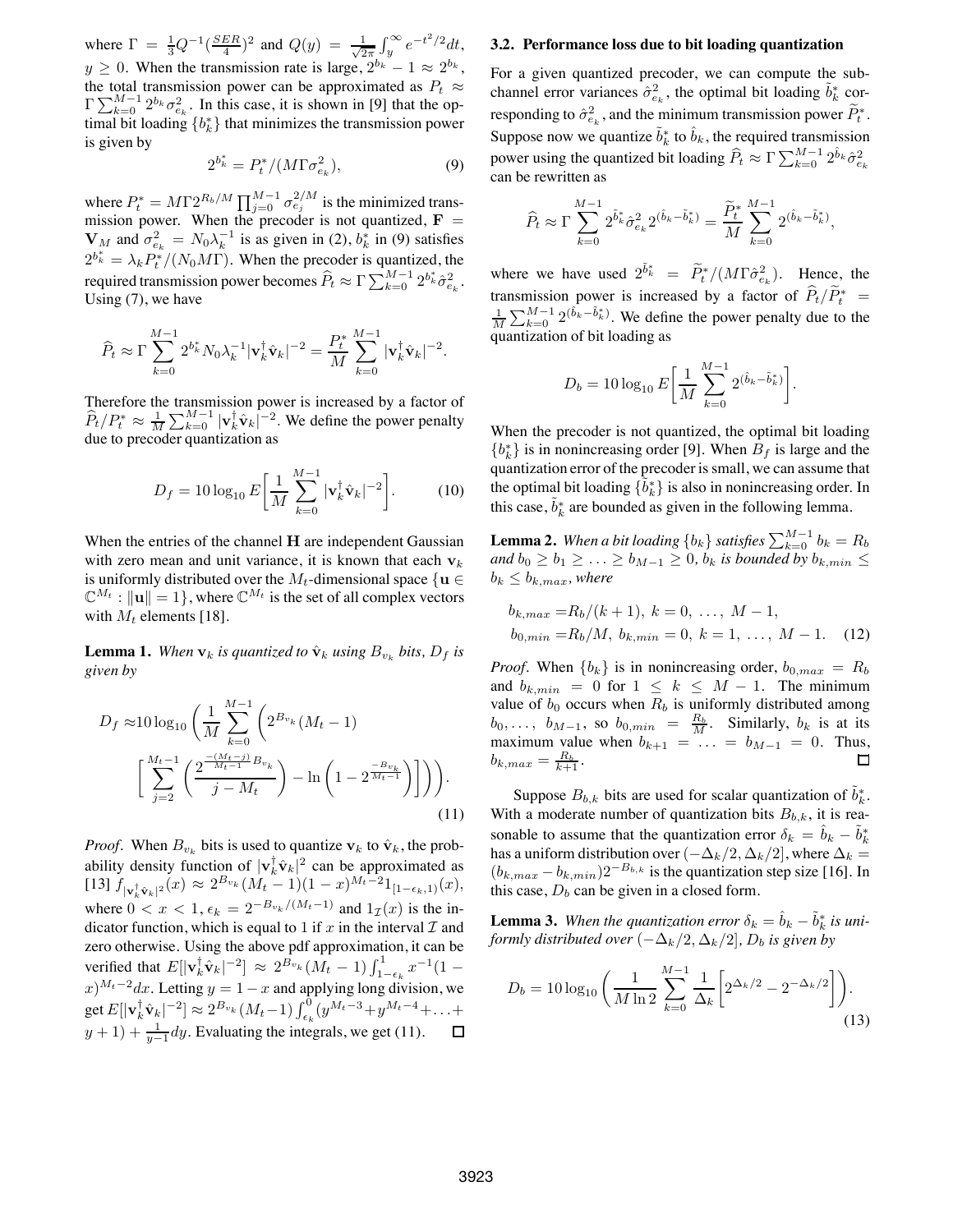$$
D_b + D_f \approx 10 \log_{10} \left( \frac{1}{M \ln 2} \sum_{k=0}^{M-1} \frac{2^{B_{b,k}}}{\ell_k} \left[ 2^{\left(\frac{\ell_k}{2} 2^{-B_{b,k}}\right)} - 2^{\left(\frac{-\ell_k}{2} 2^{-B_{b,k}}\right)} \right] \right) +
$$
  

$$
10 \log_{10} \left( 2^{(B-B_b)/M} (M_t - 1) \left[ \sum_{j=2}^{M_t-1} \left( \frac{1}{j - M_t} 2^{-\frac{(M_t-j)}{M_t-1} (B-B_b)/M} \right) - \ln \left( 1 - 2^{-\frac{(B-B_b)/M}{M_t-1}} \right) \right] \right),
$$
 (14)

where  $\ell_k = b_{k,max} - b_{k,min}$ .

*Proof.* It can be verified that  $E[2^{\delta_k}] = \frac{1}{\Delta_k \ln 2} [2^{\Delta_k/2} 2^{-\Delta_k/2}$ . The expression of  $D_b$  in (13) follows.

**Rate allocation.** Starting from the optimal precoder  $\mathbf{F} =$  $V_M$  and the optimal bit allocation, the performance is degraded by  $D_f$ (dB) when the precoder is quantized. When we further quantize the bit loading, there is an additional degradation of  $D_b$ (dB). Therefore we can minimize the power penalty by allocating the rate such that the combined penalty  $D_f + D_b$ is minimized. From (10), we see that the quantization of each  $\mathbf{v}_k$  contribute to  $D_f$  in the same manner, so we choose  $B_{v_k} =$  $B_f/M$  for  $0 \le k \le M-1$ . Substituting  $B_{v_k} = (B-B_b)/M$ into (11), the objective function  $D_b + D_f$  becomes (14) that is shown at the top of this page. For  $0 \leq B_b \leq B$ , we evaluate  $D_f + D_b$  for all possible integer  ${B_{b,k}}$  that satisfy  $\sum_{k=0}^{M-1} B_{b,k} = B_b$  and choose the one that has the smallest combined power penalty.

## **4. SIMULATIONS**

In the following examples, the elements of channel matrix H are independent complex Gaussian random variables with zero mean and unit variance,  $M_r = M_t = 4$  and  $R_b = 16$ . We use the bit loading codebook designed in [8] and the randomly generated precoder codebook in [3]. For codeword selection, the bit error rate (BER) criterion is employed. We have used  $10<sup>5</sup>$  channel realizations in the simulations. The power is equally divided among all symbols carrying nonzero bits.

**Example 1. Feedback rate allocation**. We demonstrate the importance of proper feedback rate allocation between precoder and bit loading in this example. For  $B = 5$ , the optimal rate allocation is  $(B_f, B_b) = (3, 2)$  using the method in Sec. 3. In Fig. 2, we show the BER for all possible  $(B_f, B_b)$ such that  $B_f + B_b = B$ . We see that the rate allocation  $(B_f, B_b) = (3, 2)$  gives the best performance. For example, at BER=  $10^{-5}$ ,  $(3, 2)$  is better than  $(B_f, B_b) = (1, 4)$ by around 2.5 dB. This demonstrates that the performance is sensitive to rate allocation; by moving two bits from  $B_f$  to  $B_b$ the performance can differ by 2.5 dB. In the case  $(B_f, B_b)$  =  $(5, 0)$ , all feedback bits are used for precoder feedback and the bit loading is a fixed vector. Two cases of fixed bit loading are shown, a nonuniform one  $\begin{bmatrix} 6 & 5 & 5 & 0 \end{bmatrix}$  and a uniform one

 $\begin{bmatrix} 4 & 4 & 4 \end{bmatrix}$ . The fixed nonuniform bit loading is obtained by using the generalized Lloyd algorithm in [8] with only one codeword; the performance is considerably better than that of uniform bit loading. Therefore the design of bit loading is particularly important when  $B_b = 0$ .



**Fig. 2**. Example 1. Bit error rate performance for all different feedback rate allocations when  $B = 5$ .

**Example 2. BER comparison**. In this example we show the BER of the proposed method and other limited feedback systems with a linear receiver for  $B = 8$ . The feedback rate allocation computed using (14) is  $(B_f, B_b) = (5, 3)$ . The two precoder systems [4][11] feed back the index of the precoder in the codebook. In [11], the precoder is quantized using sequential vector quantization (SVQ). For both [4] and [11], bits are uniformly loaded on all  $M$  substreams. In the multimode (MM) precoding system [5], the constellation on all substreams are the same, but the number of substreams transmitted can vary with the channel. The modified multimode precoding (modified MM) in [10] improves the performance of MM in [5] by introducing additional feedback of nonuniform bit loading. In [8], the feedback information is bit loading only; the precoder is allocated zero feedback bit. The results are shown in Fig. 3. The systems that allow the number of substreams to vary enjoy a better performance than